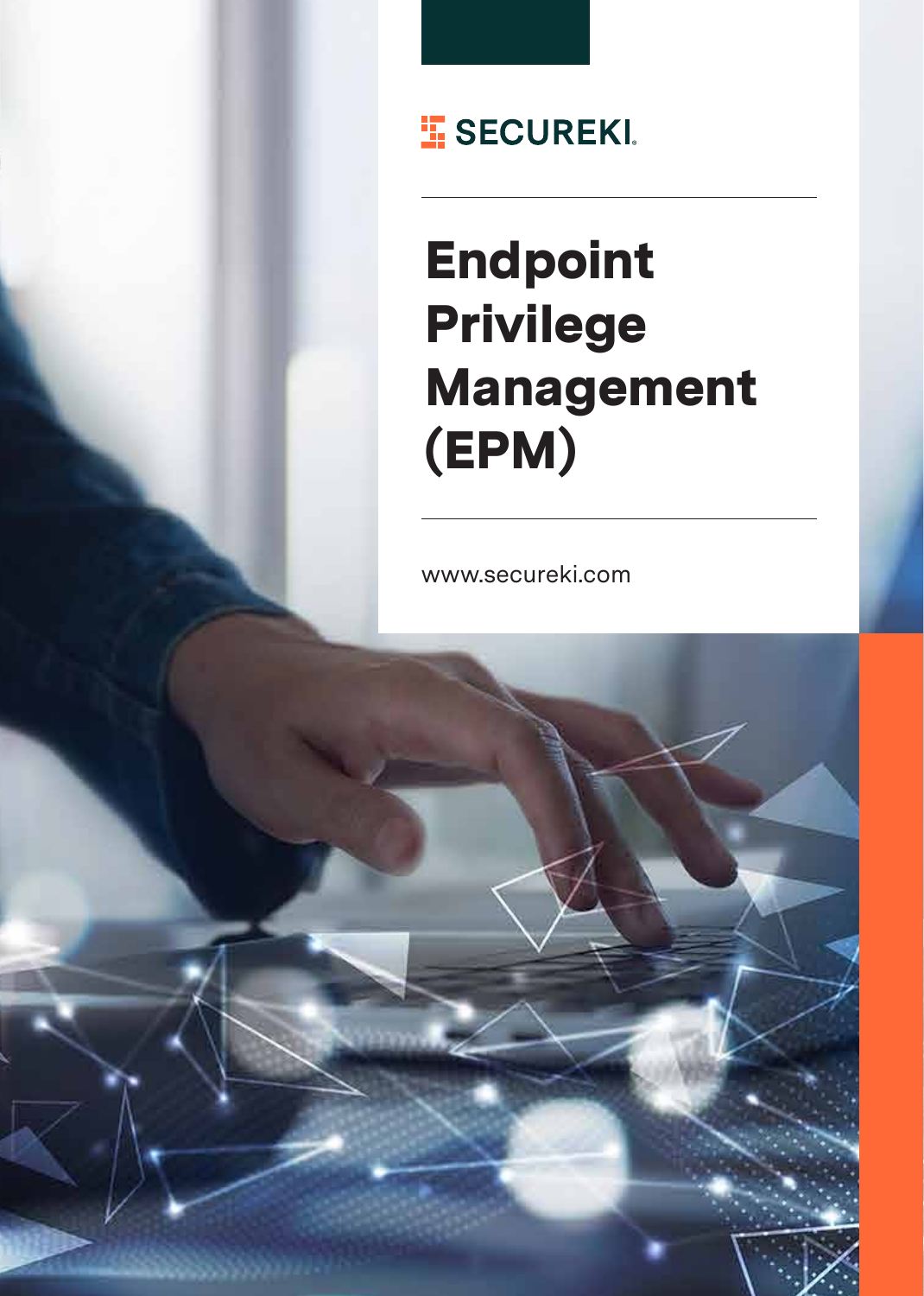

# Endpoint Privilege Management (EPM)

## Secure your Endpoints with Least Privilege

Privilege escalation is the cause of most cyber-attacks and system vulnerabilities. However, by implementing the Principle of Least Privilege, such security breaches can be avoided. SecureKi's Endpoint Privilege Management solution allows organizations to eliminate administrator rights, significantly reducing security breaches without affecting productivity and ensuring compliance with regulatory guidelines.

## **EPM Architecture**